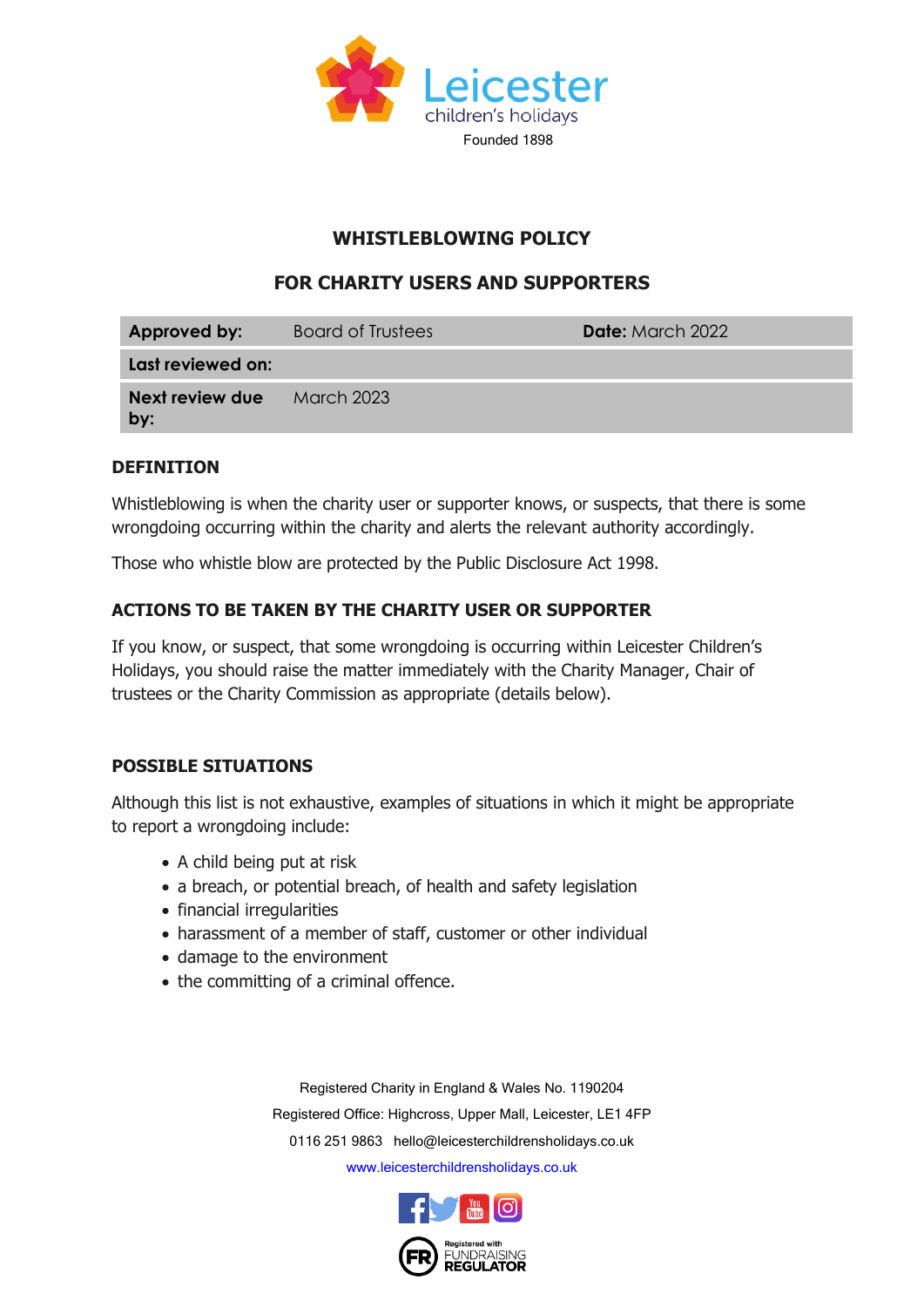

## **ACTION TO BE TAKEN BY THE MANAGER**

The charity manager, who is informed by you of potential wrongdoing, will take immediate action to investigate the situation. In doing so, the manager will take every possible step to maintain your anonymity.

You will be kept informed of any investigation that is taking place and will also be informed of the outcome of the investigation.

If the concern is about the charity manager then the chair of trustees can be informed or the Charity Commission as appropriate.

## **ALERTING OUTSIDE BODIES TO A POTENTIAL WRONGDOING**

If you are not satisfied with the response, you are entitled to contact a relevant external body to express the concerns eg The Charity Commission: [https://www.gov.uk/guidance/report-serious-wrongdoing-at-a-charity-as-a-worker-or](https://www.gov.uk/guidance/report-serious-wrongdoing-at-a-charity-as-a-worker-or-volunteer)[volunteer](https://www.gov.uk/guidance/report-serious-wrongdoing-at-a-charity-as-a-worker-or-volunteer) or 0300 066 9197.

In doing this you should:

- have a reasonable belief that the allegation is based on correct facts
- not be making any personal gain from the revelations
- make the disclosure to a relevant body.

A "relevant body" is likely to be a regulatory body (e.g. the Health and Safety Executive, or the Financial Services Authority).

#### **PROTECTION AGAINST DETRIMENT**

Anyone who acts under the Public Disclosure Act 1998 will be protected from any detriment in relation to any allegations that are made.

If the charity user or supporter does not follow the procedure set out, which encompasses the requirements of the Public Disclosure Act 1998, the protection against detriment will not apply. Disclosing information in an inappropriate way (e.g. contacting the media) could result in action being taken against you.

Charity Manager: Nicky Kandola [nicky@leicesterchildrensholiday.co.uk](mailto:nicky@leicesterchildrensholiday.co.uk) / 0116 2519863 Chair of trustees: Parvez Bhatty [parvez@leicesterchildrensholidays.co.uk](mailto:parvez@leicesterchildrensholidays.co.uk) / 0116 2519863

> Registered Charity in England & Wales No. 1190204 Registered Office: Highcross, Upper Mall, Leicester, LE1 4FP 0116 251 9863 [hello@leicesterchildrensholidays.co.uk](mailto:hello@leicesterchildrensholidays.co.uk) [www.leicesterchildrensholidays.co.uk](http://www.leicesterchildrensholidays.co.uk/)